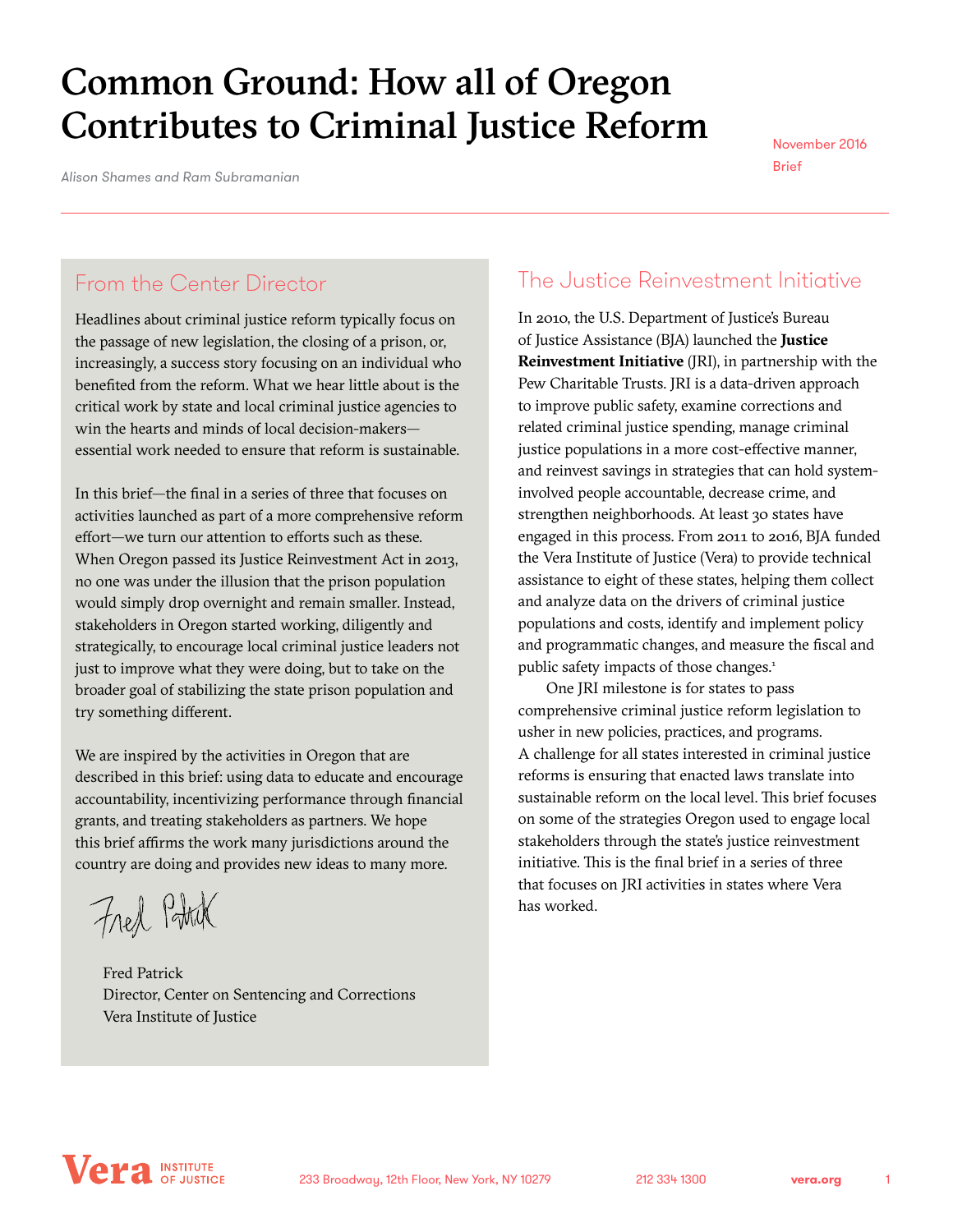# Justice Reinvestment in Oregon

From 2000 to 2012, Oregon's state prison population grew by nearly 50 percent, from almost 9,500 people to nearly 14,250.<sup>2</sup> During that period, the state's biennial corrections budget increased by nearly 40 percent, reaching more than \$1.3 billion in 2011-2013.<sup>3</sup> The state prison population was estimated to grow by 2,300 people over the next 10 years, requiring the state to spend an additional \$600 million to build a new prison and reopen two vacant prisons.4 Unwilling to incur these costs, Governor John Kitzhaber reconvened and expanded the state's Commission on Public Safety to examine the drivers of Oregon's prison population and to recommend fiscally responsible evidence-based policy options to minimize anticipated growth.

In July 2013, following more than a year of work by the Commission, the governor signed a comprehensive criminal justice reform package—House Bill 3194—that is expected to accomplish three goals: slow the growth of Oregon's prison population, avert an estimated \$326 million in costs, and encourage investment in effective programs and practices that reduce recidivism, increase accountability among people who break the law, and improve public safety.<sup>5</sup> The new law, known as the Justice Reinvestment Act, heralded a number of important changes, including the following:

- > It expanded presumptive probation for marijuana offenses and driving with a suspended or revoked license.
- It reduced presumptive prison sentences for selected property offenses.
- > It removed mandatory minimum sentences for certain repeat drug offenders.
- It expanded and strengthened transitional reentry leave, to allow the Department of Corrections to prepare certain people for release from prison with a 90-day period of community supervision.
- It also introduced new community supervision programs and practices, such as mandating the use of a risk and needs assessment to determine supervision terms and conditions for people on probation.

In the 2013-2015 budget, lawmakers designated new funding to support the implementation of HB 3194, including \$5 million for county jails and \$15 million to launch the new

Justice Reinvestment (JR) Grant Program.<sup>6</sup> HB 3194 created the JR Grant Program to support local counties' efforts to send fewer people to state prison and reduce rates of recidivism among justice system–involved people locally.

Now, more than three years after HB 3194 became law, stakeholders in Oregon agree that the Justice Reinvestment Act is having a positive impact on the state's correctional system. According to Oregon's Office of Economic Analysis, the law's impact is "sizable, both in terms of prison beds saved and costs avoided. As a gross measure, the number of prison beds in use today … is about 400 beds below the projection [made in April 2013]…that preceded the passage of the bill."7 In October 2016, the Task Force on Public Safety reported to the legislature that intakes to prison decreased by 9.3 percent statewide (or 245) from July 2012 to June 2016.<sup>8</sup> Based on an updated prison forecast in April 2016, Oregon will not need to construct a new men's prison until August 2025, eight years later than the estimate made in April 2013.<sup>9</sup> The Oregon Department of Corrections calculates that by 2019 the state will have avoided costs of more than  $$250$  million due to HB 3194.<sup>10</sup> Given this positive forecast, legislators have since doubled the size of the initial investment in the JR Grant Program to \$38.7 million in 2015- 2017, and the Task Force on Public Safety has recommended that the program be funded with an additional \$52.7 million in 2017-2019.<sup>11</sup>

### Implementation strategies in Oregon

The successful implementation of state-level changes to sentencing laws and community supervision practices (such as those required by HB 3194) depends on the engagement and support of criminal justice practitioners at the county and municipal level. Although state-level reforms create the *possibility* of sending fewer people to prison, realizing or maximizing this goal rests on daily decisions made at the local level: by prosecutors who choose to pursue prison sentences; by judges who decide what type of sentence a person is to serve and for how long; by parole and probation officers who decide whether to seek incarceration for someone who violates the conditions of supervision; and by entire local justice systems that opt to invest in alternatives to incarceration. In the view of the Urban Institute, which assesses the federally funded Justice Reinvestment Initiative, successful change hinges on the engagement, collaboration, and support of local actors.<sup>12</sup> Securing buy-in from local stakeholders helps to ensure that local practices and policies

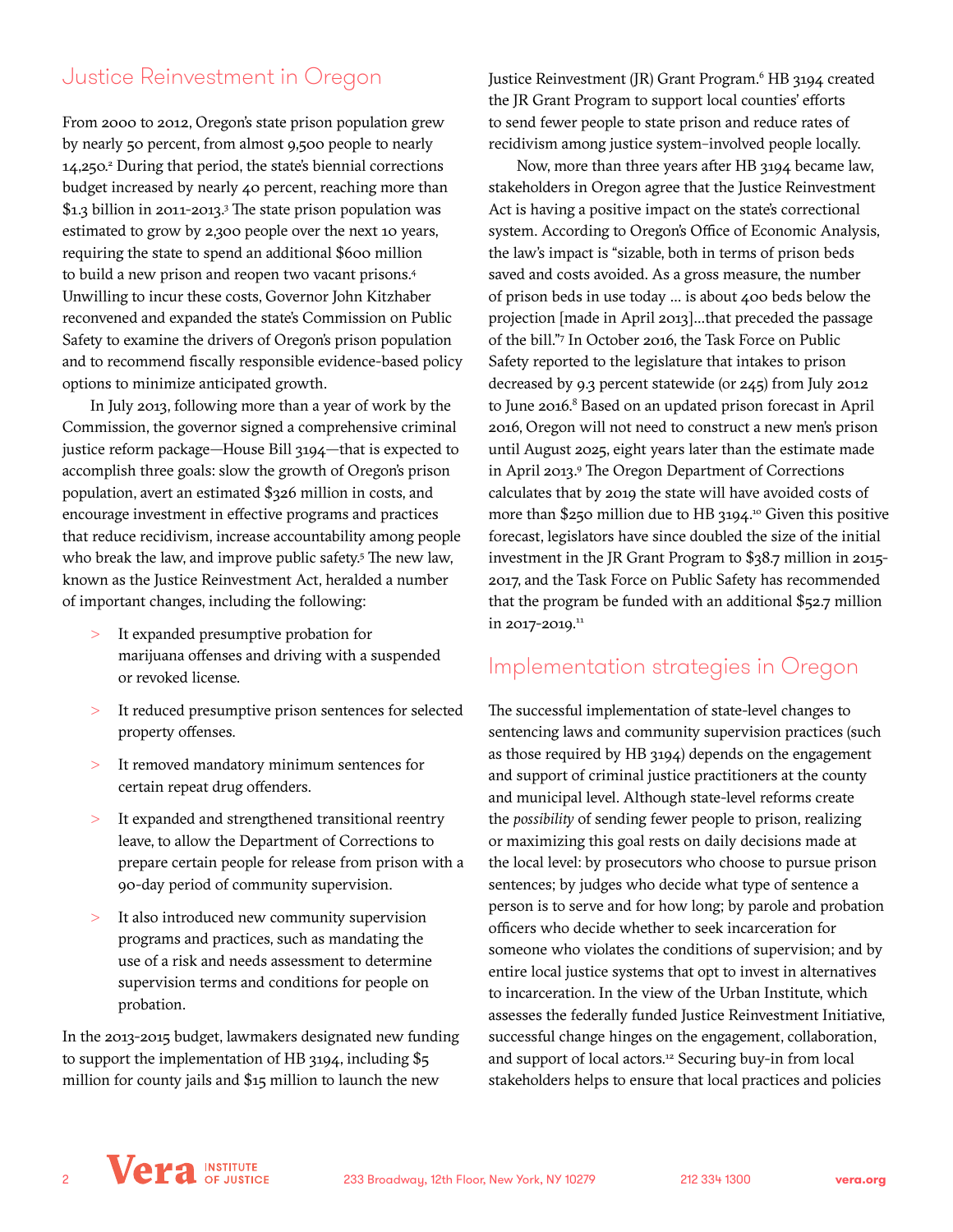support the goal of reducing the state prison population.<sup>13</sup> Without this buy-in, implementation may produce uneven results or, worse, unintended adverse consequences.14

In its oversight of various components of the Justice Reinvestment Act statewide—including administering the JR Grant Program—the Oregon Criminal Justice Commission (CJC) sought to engage and mobilize local stakeholders to foreclose the potential gap between state and local public safety goals. The CJC recognized that the law's success depended on local stakeholders prioritizing its main objective: reducing the size of the state prison system by keeping and effectively treating people at the local level. The following section describes some of the strategies the CJC employed to help align local public safety priorities with the state's goals under HB 3194 and foster sustainable change.

### Creating an infrastructure to support local buy-in and collaboration

A key strategy the CJC used to gain local buy-in was the creation of four Regional Implementation Councils (RICs).15 Run by the CJC, four RIC meetings occur on a quarterly basis throughout the state and aim to do the following:

- facilitate the dissemination of information about the Justice Reinvestment Act and the JR Grant Program;
- > share information about prison use on the state and regional level; and
- > provide a forum for counties to interact and share information about their justice reinvestment programs, such as how they are using grant money and with what results.



### **Justice Reinvestment Program regions**

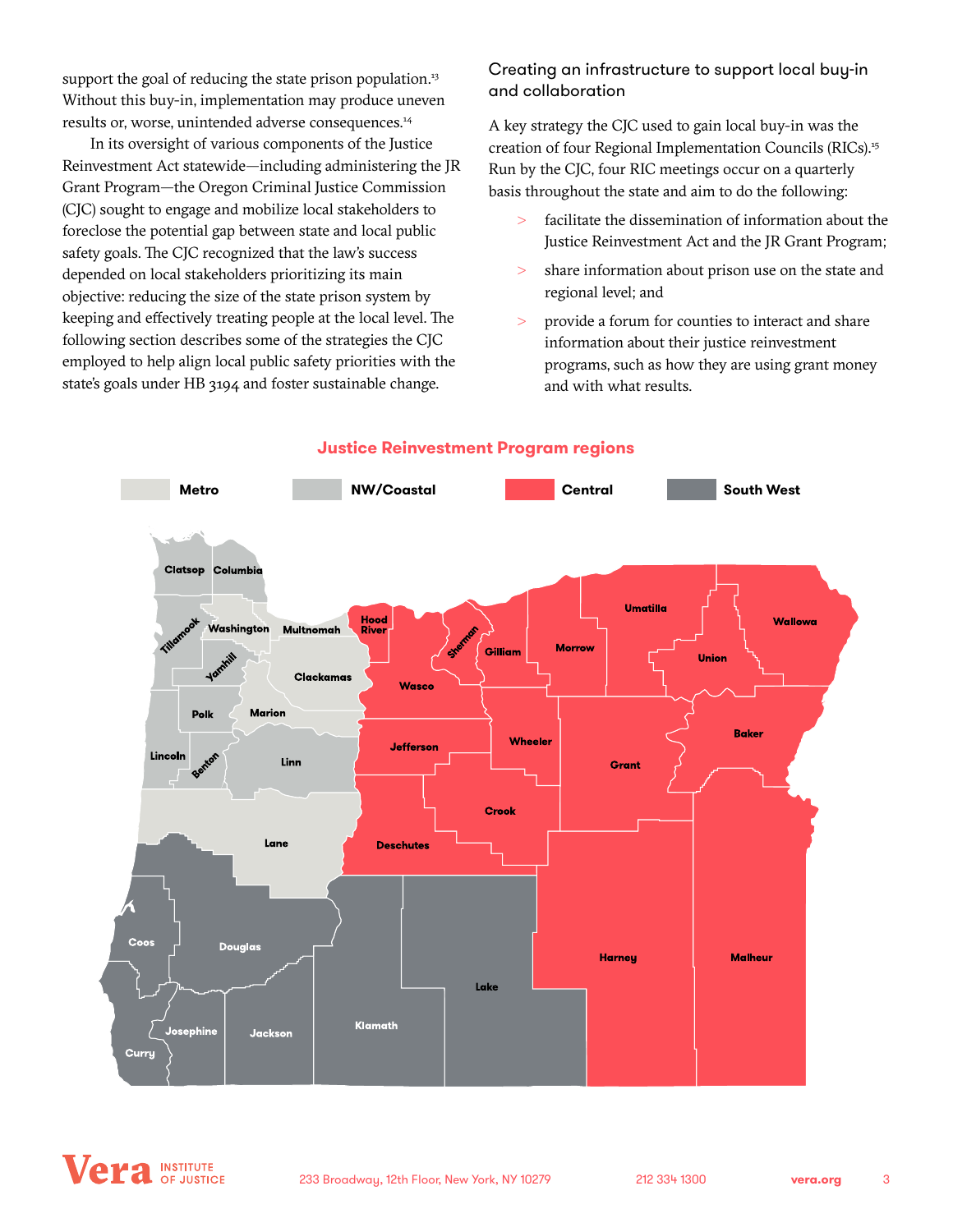Membership in an RIC is not formal; instead the CJC invites all members or representatives from each county's local public safety coordinating council to attend and participate in the meetings.16 RIC attendees most often include representatives from local community corrections agencies, prosecutors, defense attorneys, judges, representatives from sheriff's offices, and county commissioners.17

Although the structure of the quarterly meetings has evolved since RICs launched in 2013, they typically follow a framework described by CJC's executive director as follows: "We give them information; they give us feedback; and they talk to each other." This simple formula has helped create an environment that encourages innovation and change.

#### **Data, data, and more data**

Prior to the enactment of HB 3194, county decision-makers did not usually examine how many people they sent to prison, nor were they aware of the breakdown by offense or sentence types. Now, through the RIC meetings, CJC gives a comprehensive data presentation to local attendees, focusing on prison usage and, in particular, the drug and property crimes explicitly targeted by HB 3194. The presentation includes information on statewide prison usage by crime; regional and county average length of stay; regional and county sentence types (probation, jail, prison) for drug and property convictions; and statewide and county changes on the use of prison for property and drug convictions. An RIC attendee explained that the data "helps us visually see what our efforts are doing locally, regionally, and as a state. It makes it clear and gives us motivation to work harder."

The RIC meetings provide counties the data and the forum to examine the effect of their practices on the state prison system. According to CJC staff and RIC participants, when local actors know how they are using prison, it makes them consider their policies and practices more carefully and reflect on their consequences. As one RIC participant confessed, without the numbers, "I don't think we would be paying as much attention to what we should be doing." The RIC attendees usually share the CJC's data presentation at their local public safety coordinating council meetings, when all of the local criminal justice actors examine their performance in the context of the region and the state. If they see that their county is an outlier on any data points, it often prompts discussion and subsequent action.

#### **Accountability**

The CJC—at RIC meetings and beyond—persistently and explicitly makes the connection between prison growth and local investment: The longer the state can delay building and opening a new prison, the more likely it is that money—and more of it—will be available to local communities on the front end. The data presentations are designed to inform attendees about their counties' use of prison, but also to hold them accountable for their performance and their contribution to the greater goal of stabilizing the size of the state prison population.

Increased accountability also leads to a shared sense of purpose. Although the meetings foster some healthy competition among the counties, they encourage the participants of each county—small or large—to contribute to achieving the overall goals of HB 3194. RIC attendees and other county actors are urged to take responsibility for reducing the prison population, whether counties send only a handful or hundreds of people to prison each year. According to a prosecutor in one metropolitan region, "People would ask themselves, 'If you want this to succeed and make sure that resources continue to flow to your community—what are you going to do to make this work?' "

#### **Sustained engagement**

The RIC meetings are useful not only because they provide opportunities for local stakeholders to examine relevant data and measure their performance but because they allow attendees from different parts of the state to learn from one another and hear about other counties' successes and challenges. RIC attendees emphasized and value this aspect of the meetings. As one said, "It allows us to understand what other communities are doing in terms of investing their team and resources in justice reinvestment. We get an opportunity to learn new ideas [and] how other communities are being entrepreneurial. Even better, to understand their gaps and challenges. That creates a platform for dialogue for how to tackle those problems. This can be the biggest outcome."<sup>18</sup>

As local engagement with the Justice Reinvestment Act grows, there is a risk that the RICs will outlive their original purpose. To prevent this from happening, the CJC is adjusting the framework of the RIC meetings to ensure continued attendance and commitment. For example, some meetings are now used to delve into specific programs or initiatives counties are implementing (such as pre-sentencing assessments) and discuss the strategies counties are using to achieve positive results.19 The CJC has also started using the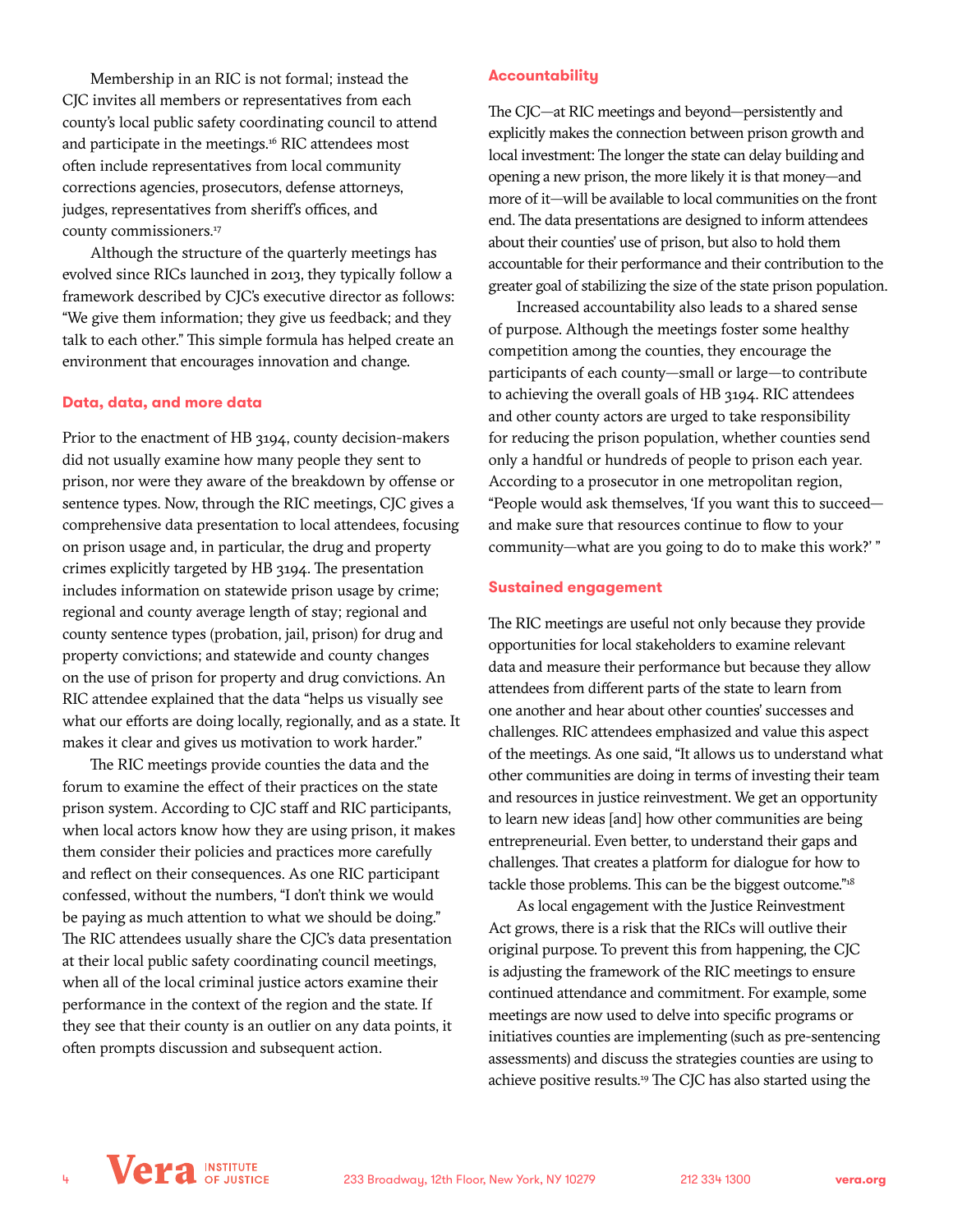RIC meetings to coordinate a statewide advocacy effort aimed at preserving justice reinvestment and ensuring that the JR Grant Program continues to exist—and to grow and thrive. State budgets are precarious; the amounts available can vary with economic highs and lows, and priorities often change when new legislators take office. Making legislators aware of HB 3194's outcomes and successes is critical to ensuring that they do not step away from the JR Grant Program. The RIC meetings are an ideal forum to plan a strategy and enlist the assistance of local stakeholders in thoughtful efforts to make sure local legislators know about the impact justice reinvestment is having on their county and the state.

### Providing incentives

Many states that have enacted justice reinvestment strategies have created performance incentive funding programs, which allow local entities to receive funding from the state when they send fewer people to state prison or reduce recidivism.<sup>20</sup> Through these programs, the hope is that counties will implement or enhance strategies that will produce better justice outcomes and that local stakeholders will focus their energies on policies and practices consistent with the state's goals.

To receive money under the JR Grant Program in Oregon, counties must propose to plan, implement, or expand a program that meets one of the three goals of HB 3194. Thus far, funding provided under the grant program has played a significant role in prompting counties to shift their priorities toward creating and sustaining local solutions that keep and successfully treat people in the community. For instance, in Multnomah County, the most populous county in the state, grant funding gave the county the extra capacity—and incentive—to create an intensive supervision program. The program focuses on two types of people: those charged with a nonviolent felony offense for which a prison sentence is recommended, based on the state's sentencing guidelines; and people who are on community supervision but face being sent to prison for violating a condition of their supervision or because of an arrest for a new crime. Prior to Multnomah County implementing its justice reinvestment program, 55 percent of these cases led to prison sentences; under the new program, only 25 percent of these cases result in sentences or revocations to prison.<sup>21</sup> The county has reduced the number of people it sends to prison by 34.3 percent from July 2012 to June 2016.<sup>22</sup>

For smaller counties, such as Lake County (with fewer than 8,000 residents), it was a challenge to focus on the goals of HB 3194 because the jurisdiction sent only a handful of people to prison each year. According to a local

actor from Lake County, "The funding, plus the priorities of HB 3194, forced people to think differently: not about our budget gaps, given what we already do, but what…we want to do differently in order to reduce the number of people we send to prison and treat people in the community with positive results." Leaders in Lake County decided to use its justice reinvestment grant to develop a treatment court that provides comprehensive treatment and supervision services to a variety of people with medium and high risk and need.<sup>23</sup> The funding provided under the JR Grant Program gave decision-makers in Lake County the nudge needed to consider a solution that was otherwise beyond its reach.

### Creating a partnership

At the end of 2013, when the CJC announced the creation of the RICs, some people raised concerns that the state was regionalizing public safety, infringing on counties' independence, and acting beyond its authority.<sup>24</sup> This perception dissipated quickly, due to the leadership role and the tone the CJC has taken so far as the overseer of HB 3194 and the steward of the JR Grant Program. For example:

- > The CJC has demonstrated its investment and support by convening the RIC meetings in person and in the region, and by rotating the host location from one county to the next. This is quite burdensome to the CJC staff, who travel to all four regions every quarter, with some locations more than six hours away from Salem, the state capital. But for RIC attendees who live in rural regions hundreds of miles from Salem, the in-person presence of the CJC staff is more than symbolic. In some instances, the CJC staff were told that it had been years since someone from the state had come there. This is meaningful to local stakeholders and demonstrated the state's interest in and commitment to investing in their regions. It really demonstrated that "Yes, they had some skin in the game," as one RIC participant said.
- > During the data presentations at the RIC meetings, CJC staff typically express neither judgment nor criticism. Although CJC staff point out where and how counties are meeting, surpassing, or falling behind their projections and baselines, for the most part, the numbers speak for themselves. RIC meetings are not, in the words of one participant, a "shame on you" session. Rather, the CJC presents the data to assess, not blame.

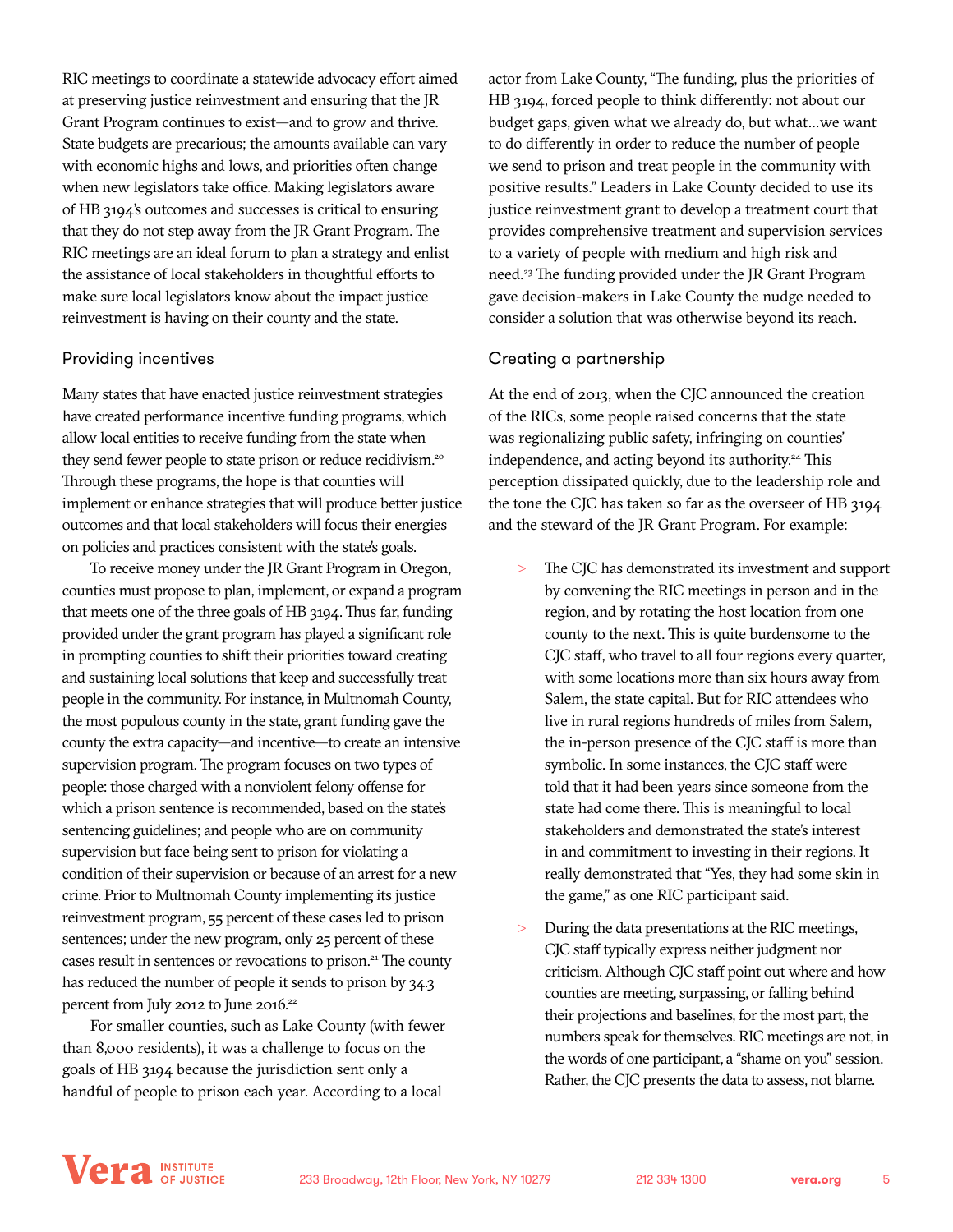> In the CJC's work beyond the RIC meetings, including providing technical assistance to counties about specific issues or implementation challenges, the commission has made great efforts so that county actors feel that they are in a partnership and not being told what to do by the state government. The CJC and the county work together to solve problems and improve outcomes.

# Conclusion

Oregon's justice reinvestment initiative—like many states' criminal justice reform efforts—sinks or swims based on the support and engagement of local actors. At least three strategies were employed to some success in Oregon:

- > creating an infrastructure—the RICs—to support local buy-in and collaboration;
- providing incentives—with the JR Grant Program; and
- > creating a partnership, facilitated by the commitment and collaborative efforts of the CJC.

Obtaining local buy-in and engagement is a critical undertaking without an end date. Oregon's strategies are ongoing and even being improved. Most recently, CJC developed a series of interactive dashboards that include data on prison use, reported crime, and recidivism. These dashboards are publicly available through the CJC website.25 Additionally, all of the justice reinvestment programs are summarized on the Oregon Knowledge Bank, a public website that serves as a clearinghouse for local criminal justice resources in Oregon.26 In addition, Attorney General Loretta Lynch announced in September 2016 that the CJC was awarded a federal grant to hire and train data analysts to work directly with a select number of local public safety coordinating councils in planning and implementing evidence-based practices.<sup>27</sup>

All of these efforts and resources make it possible for public safety officials and policymakers—on the state or local level—to measure their performance, examine their use of prison, and make better-informed decisions about public safety resources. If local counties' programs do not align with Oregon's goal of controlling the state prison population, the goals of HB 3194 will not be achieved. By using effective implementation strategies, Oregon is moving toward continued success.

#### **Endnotes**

- 1 Vera worked with Arkansas, Delaware, Georgia, Kentucky, Louisiana, Oregon, South Carolina, and South Dakota.
- 2 Commission on Public Safety Report to the Governor, December 17, 2012, 7, https://perma.cc/4FPB-SZH3.
- 3 Ibid. Oregon has biennial budgets, which cover a period of two years, beginning on July 1 of odd years and ending on June 30 two years later.
- 4 Ibid.
- 5 Justice Reinvestment Grant Program application (Salem, OR: Criminal Justice Commission, 2015), https://perma.cc/M9NP-3BAX.
- 6 The 2013-2015 biennium budget also funded new investments in several other areas of public safety, including more than \$7 million for victim services, nearly \$9 million for drug courts, and almost \$3.5 million for state police. In response to the detrimental impact that budget cuts in 2011 had on local community corrections agencies, the budget also included an extra \$17 million for community corrections.
- 7 *Oregon Corrections Population Forecast* (Salem, OR: Office of Economic Analysis, 2016), 10, https://perma.cc/BF9P-94SQ.
- 8 Task Force on Public Safety, *Justice Reinvestment Report to the Legislature*, (Salem, OR: 2016), 5. https://perma.cc/Q6LB-2S67. The Task Force on Public Safety was created by HB 3194 and is responsible for overseeing the implementation of the Justice Reinvestment Act and reporting to the legislature. Its 13 members are appointed by the governor, leaders of the state legislature (the president of the Senate and the speaker of the House of Representatives), and the chief justice of Oregon's Supreme Court. Members include state legislators, judges, a county commissioner, a district attorney, a criminal defense attorney, a community corrections director, a representative of a community-based crime victims organization, and members of law enforcement. See https://perma.cc/4X9C-HXUS.
- 9 Ibid., 31.
- 10 Ibid., 56 (Appendix A). The Oregon Department of Corrections calculated and forecast the fiscal impact of HB 3194 from 2013 through the 2021-23 biennium. When looking at the first three budget periods (2013-15, 2015-17, and 2017-19), the total cost avoidance to the DOC is more than \$250 million. This includes \$147 million in averted costs related to constructing or opening a new prison and more than \$100 million in reduced operating costs (due to housing, feeding, and supervising a smaller incarcerated population).
- 11 Ibid., 52.
- 12 Elizabeth Davies, Samantha Harvell, and Lindsey Cramer, *The Justice Reinvestment Initiative: Thinking Local for State Justice Reinvestment*, (Washington, DC: Urban Institute, 2015), 2, https://perma.cc/S5TJ-T4QR.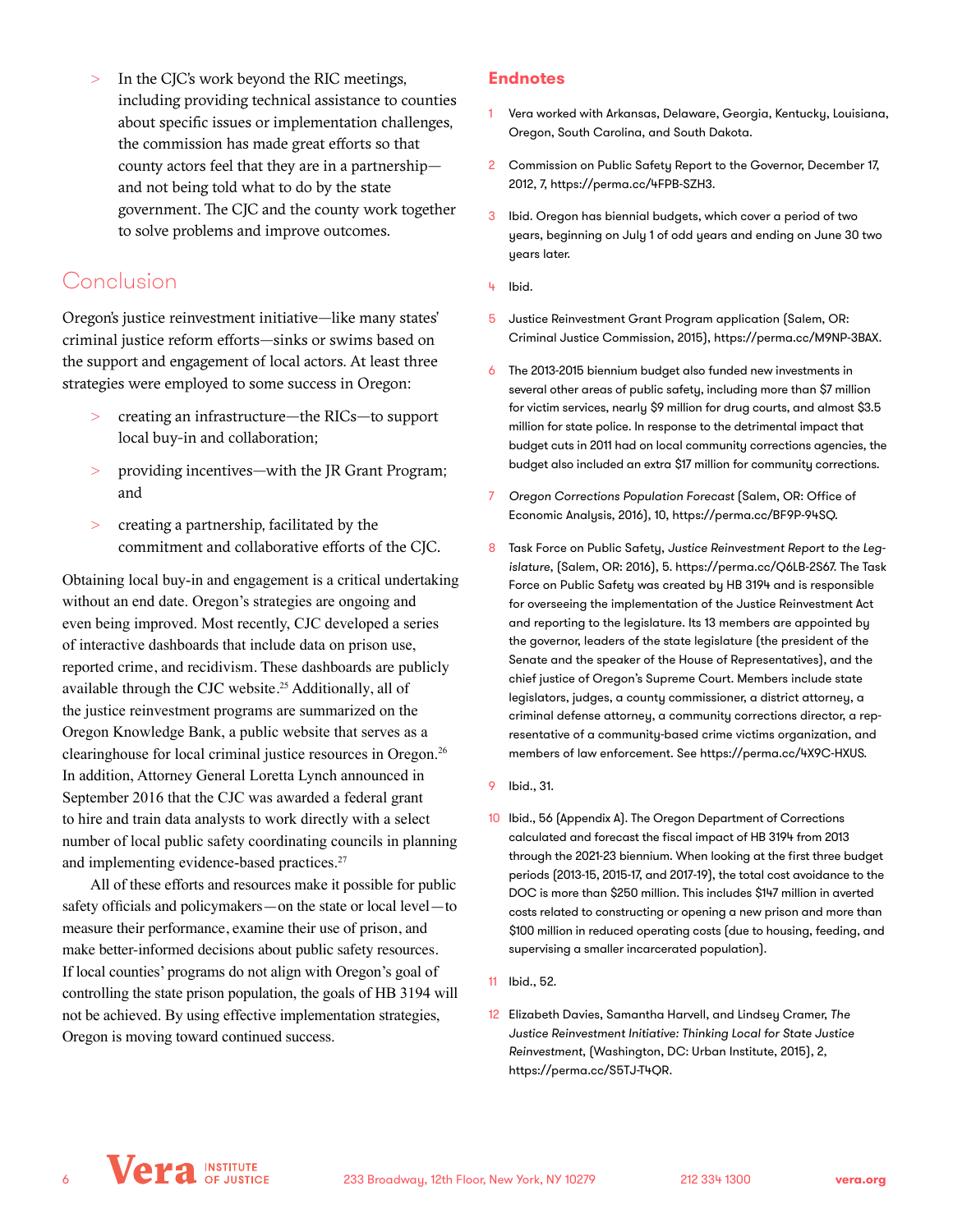- $14$  For instance, if a statewide policy ties funding to reducing the number of revocations from community supervision, some people are concerned that in borderline cases supervising officers will be discouraged from initiating revocation proceedings when the interests of public safety warrant such an action. See Alison Shames, *Performance Incentive Funding: Aligning Fiscal and Operational Responsibility to Produce More Safety at Less Cost* (New York: Vera Institute of Justice, 2012), 16, https://perma.cc/FHC6-PW5V.
- 15 CJC staff travel to each of the four regions to conduct the RIC meetings. The five largest, mostly metropolitan, regions that account for more than 60 percent of the state prison population are part of the Metro Region. The remaining regions are geographic. The CJC structured these meetings as regional convenings to avoid duplicating efforts of local public safety coordinating councils.
- 16 Every county in Oregon is statutorily required to convene a Local Public Safety Coordinating Council (LPSCC). LPSCCs are charged with (1) coordinating local criminal justice policy and planning; (2) making recommendations to the county board of commissioners regarding the use of state and county resources to supervise local offenders; and (3) since 2014, developing and approving their county's Justice Reinvestment Grant program. LPSCC members must include a police chief, the county sheriff, the district attorney, a judge, a public defender, the director of community corrections, a city councilor, and representatives from the Oregon State Police and Oregon Youth Authority. See https://perma.cc/5QK5-TEUP.
- 17 In Oregon, community corrections is a function of state government but operated by a county-based agency, under the administration of either a county commissioner or the local sheriff's office. The only exception is that the Oregon Department of Corrections operates community corrections in two of Oregon's 36 counties (Linn and Douglas counties). The state provides the bulk of community corrections funding. Community corrections agencies are responsible for the supervision of convicted adult felons on probation or parole/post-prison supervision and often provide day reporting, correctional treatment, and work-release programs.
- 18 Although this quote is from a prosecutor from a metropolitan region, many other stakeholders who were interviewed for this report expressed a similar sentiment.
- 19 For an example of pre-sentencing assessments, see "Yamhill County SMART Sentencing Initiative," https://perma.cc/M3G6-7PTH.
- 20 Shames, 2012, 8-9; Nancy LaVigne, Samuel Bieler, Lindsey Cramer et al., *Justice Reinvestment Initiative State Assessment Report* (Washington, DC: Urban Institute, 2014), https://perma.cc/QQ68-7UHF.
- 21 "Multnomah County Justice Reinvestment Program (MCJRP)," Oregon Knowledge Bank, https://perma.cc/82M5-HQ6A.
- 22 Task Force on Public Safety, 2016, 5, 36-37.
- 23 "Lake County Treatment Court," Oregon Knowledge Bank, https://perma.cc/V8LL-T4LN.
- 24 Interview with Michael Schmidt, executive director, Oregon Criminal Justice Commission, August 4, 2016.
- 25 State of Oregon: Criminal Justice Commission website, https://perma.cc/3Z28-87JG.
- 26 Oregon Knowledge Bank, https://perma.cc/4FE9-4BC9; the website is managed in partnership by the CJC and the state's Center for Policing Excellence, https://perma.cc/7HHU-2P6B.
- 27 U.S. Department of Justice, Office of Public Affairs (OPA), "Justice Department Announces \$17.5 Million in Grants to Support Correctional Reform, Enhance Public Safety," press release (Washington, DC: OPA, September 13, 2016), https://perma.cc/YXJ4-DQGK.